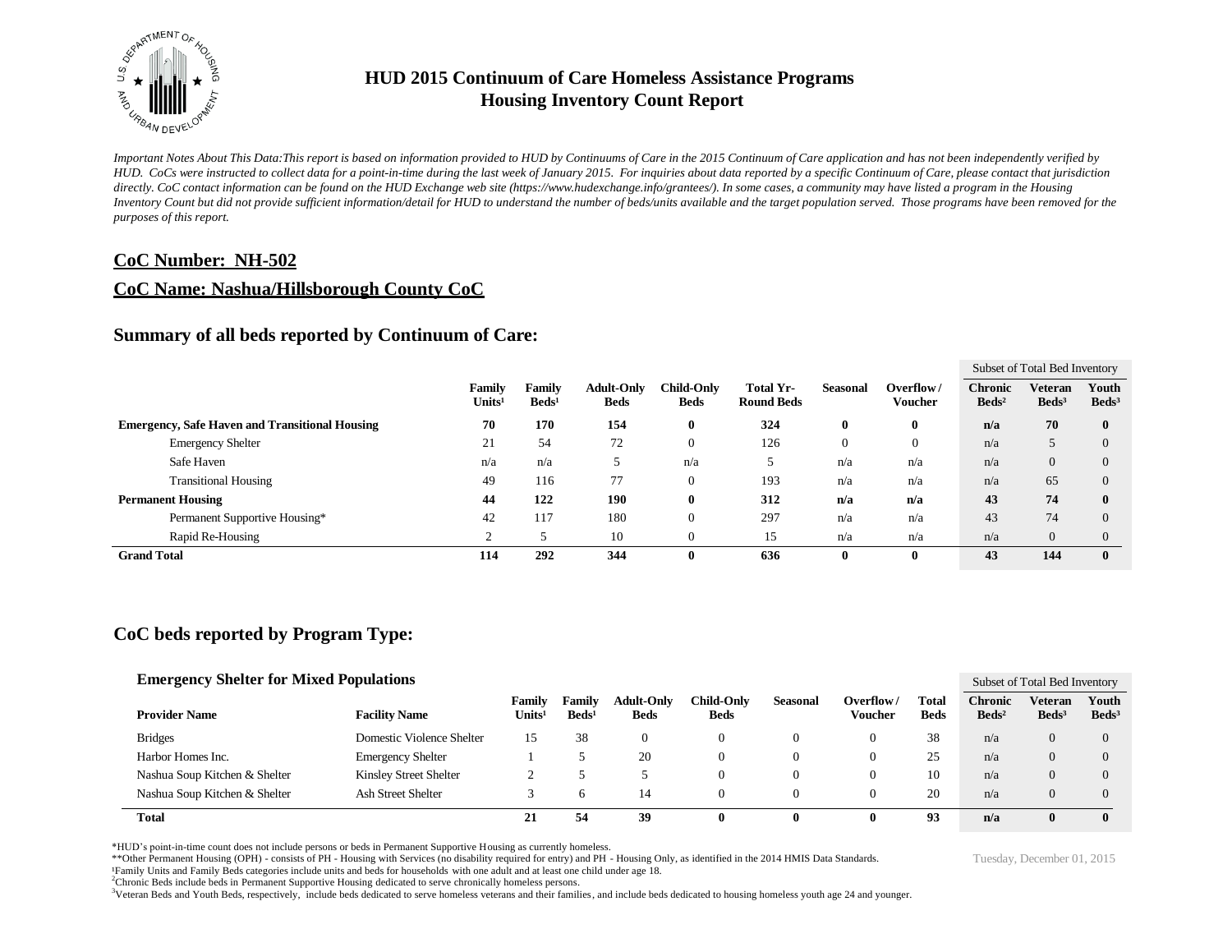

*Important Notes About This Data:This report is based on information provided to HUD by Continuums of Care in the 2015 Continuum of Care application and has not been independently verified by HUD. CoCs were instructed to collect data for a point-in-time during the last week of January 2015. For inquiries about data reported by a specific Continuum of Care, please contact that jurisdiction*  directly. CoC contact information can be found on the HUD Exchange web site (https://www.hudexchange.info/grantees/). In some cases, a community may have listed a program in the Housing *Inventory Count but did not provide sufficient information/detail for HUD to understand the number of beds/units available and the target population served. Those programs have been removed for the purposes of this report.*

| <b>Emergency Shelter for Adult Individuals</b>       |                             |                              |                             |                                  |                                  |                 |                             |                             |                                   | Subset of Total Bed Inventory     |                            |  |
|------------------------------------------------------|-----------------------------|------------------------------|-----------------------------|----------------------------------|----------------------------------|-----------------|-----------------------------|-----------------------------|-----------------------------------|-----------------------------------|----------------------------|--|
| <b>Provider Name</b>                                 | <b>Facility Name</b>        | Family<br>Units <sup>1</sup> | Family<br>Beds <sup>1</sup> | <b>Adult-Only</b><br><b>Beds</b> | <b>Child-Only</b><br><b>Beds</b> | <b>Seasonal</b> | Overflow/<br><b>Voucher</b> | <b>Total</b><br><b>Beds</b> | <b>Chronic</b><br>$\text{Beds}^2$ | <b>Veteran</b><br>$\text{Beds}^3$ | Youth<br>$\text{Beds}^3$   |  |
| Harbor Homes Inc.                                    | <b>Veterans SMI ES</b>      | $\theta$                     | $\mathbf{0}$                | 5                                | $\mathbf{0}$                     | $\mathbf{0}$    | $\Omega$                    | 5                           | n/a                               | 5                                 | $\mathbf{0}$               |  |
| Southern New Hampshire Rescue Mission                | <b>Emergency Shelter</b>    | $\mathbf{0}$                 | $\mathbf{0}$                | 28                               | $\mathbf{0}$                     | $\mathbf{0}$    | $\mathbf{0}$                | 28                          | n/a                               | $\mathbf{0}$                      | $\mathbf{0}$               |  |
| <b>Total</b>                                         |                             | $\bf{0}$                     | $\bf{0}$                    | 33                               | $\bf{0}$                         | $\bf{0}$        | $\bf{0}$                    | 33                          | n/a                               | 5                                 | $\bf{0}$                   |  |
| <b>Safe Haven Adult Individuals</b>                  |                             |                              |                             |                                  |                                  |                 |                             |                             |                                   | Subset of Total Bed Inventory     |                            |  |
| <b>Provider Name</b>                                 | <b>Facility Name</b>        | Family<br>Units <sup>1</sup> | Family<br>Beds <sup>1</sup> | <b>Adult-Only</b><br><b>Beds</b> | <b>Child-Only</b><br><b>Beds</b> | <b>Seasonal</b> | Overflow/<br><b>Voucher</b> | <b>Total</b><br><b>Beds</b> | <b>Chronic</b><br>$\text{Beds}^2$ | <b>Veteran</b><br>$\text{Beds}^3$ | Youth<br>Beds <sup>3</sup> |  |
| Harbor Homes Inc.                                    | Safe Haven                  | $\boldsymbol{0}$             | $\mathbf{0}$                | 5                                | n/a                              | n/a             | n/a                         | 5                           | n/a                               | $\mathbf{0}$                      | n/a                        |  |
| <b>Total</b>                                         |                             | $\bf{0}$                     | $\bf{0}$                    | 5                                | $\bf{0}$                         | n/a             | n/a                         | 5                           | n/a                               | $\bf{0}$                          | n/a                        |  |
| <b>Transitional Housing for Families<sup>1</sup></b> |                             |                              |                             |                                  |                                  |                 |                             |                             | Subset of Total Bed Inventory     |                                   |                            |  |
| <b>Provider Name</b>                                 | <b>Facility Name</b>        | Family<br>Unit $s1$          | Family<br>Beds <sup>1</sup> | <b>Adult-Only</b><br><b>Beds</b> | <b>Child-Only</b><br><b>Beds</b> | <b>Seasonal</b> | Overflow/<br><b>Voucher</b> | <b>Total</b><br><b>Beds</b> | <b>Chronic</b><br>$\text{Beds}^2$ | <b>Veteran</b><br>$\text{Beds}^3$ | Youth<br>Beds <sup>3</sup> |  |
| Greater Nashua Interfaith Hospitality Netw           | Anne Marie House            | 12                           | 24                          | $\theta$                         | $\mathbf{0}$                     | n/a             | n/a                         | 24                          | n/a                               | $\mathbf{0}$                      | $\mathbf{0}$               |  |
| Nashua Soup Kitchen & Shelter                        | <b>Transitional Housing</b> | 3                            | 12                          | $\boldsymbol{0}$                 | $\boldsymbol{0}$                 | n/a             | n/a                         | 12                          | n/a                               | $\mathbf{0}$                      | $\mathbf{0}$               |  |
| <b>Total</b>                                         |                             | 15                           | 36                          | $\mathbf{0}$                     | $\bf{0}$                         | n/a             | n/a                         | 36                          | n/a                               | $\mathbf{0}$                      | $\mathbf{0}$               |  |
| <b>Transitional Housing for Mixed Populations</b>    |                             |                              |                             |                                  |                                  |                 |                             |                             |                                   | Subset of Total Bed Inventory     |                            |  |
|                                                      |                             | Family                       | Family                      | <b>Adult-Only</b>                | <b>Child-Only</b>                | <b>Seasonal</b> | Overflow/                   | <b>Total</b>                | <b>Chronic</b>                    | <b>Veteran</b>                    | Youth                      |  |
| <b>Provider Name</b>                                 | <b>Facility Name</b>        | Unit $s1$                    | $\text{Beds}^1$             | <b>Beds</b>                      | <b>Beds</b>                      |                 | <b>Voucher</b>              | <b>Beds</b>                 | $\text{Beds}^2$                   | $\text{Beds}^3$                   | Beds <sup>3</sup>          |  |
| Harbor Homes Inc.                                    | <b>Buckingham Place</b>     | 5                            | 10                          | 15                               | $\theta$                         | n/a             | n/a                         | 25                          | n/a                               | 25                                | $\mathbf{0}$               |  |
| Marguerite's Place. Inc.                             | Marguerite's Place          | 10                           | 23                          | $\theta$                         | $\theta$                         | n/a             | n/a                         | 23                          | n/a                               | $\mathbf{0}$                      | $\mathbf{0}$               |  |
| The Front Door Agency                                | <b>Transitional Housing</b> | 19                           | 47                          | $\overline{0}$                   | $\theta$                         | n/a             | n/a                         | 47                          | n/a                               | $\mathbf{0}$                      | $\mathbf{0}$               |  |
| <b>Total</b>                                         |                             | 34                           | 80                          | 15                               | $\bf{0}$                         | n/a             | n/a                         | 95                          | n/a                               | 25                                | $\bf{0}$                   |  |

\*HUD's point-in-time count does not include persons or beds in Permanent Supportive Housing as currently homeless.

\*\*Other Permanent Housing (OPH) - consists of PH - Housing with Services (no disability required for entry) and PH - Housing Only, as identified in the 2014 HMIS Data Standards.

¹Family Units and Family Beds categories include units and beds for households with one adult and at least one child under age 18.

<sup>2</sup>Chronic Beds include beds in Permanent Supportive Housing dedicated to serve chronically homeless persons.

<sup>3</sup>Veteran Beds and Youth Beds, respectively, include beds dedicated to serve homeless veterans and their families, and include beds dedicated to housing homeless youth age 24 and younger.

Tuesday, December 01, 2015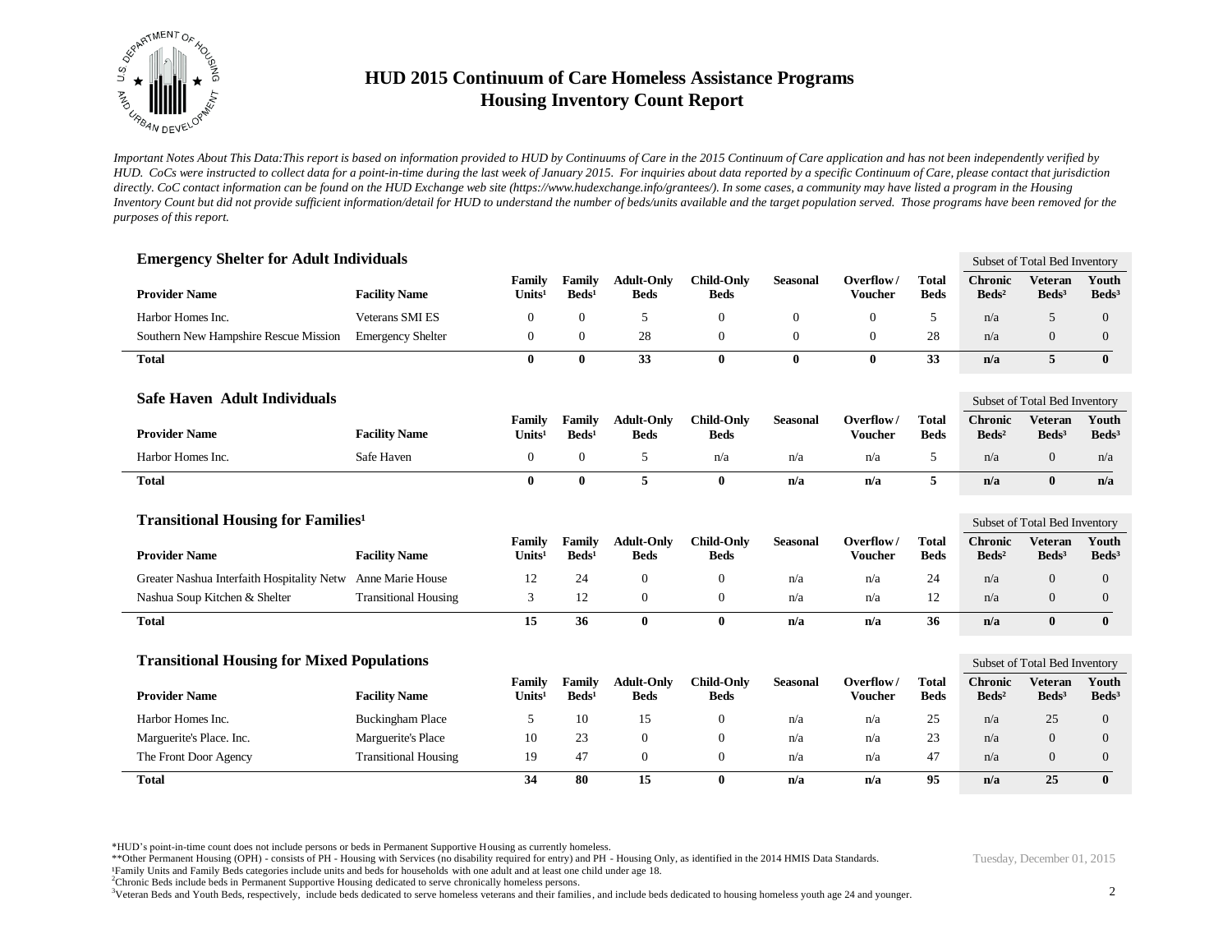

*Important Notes About This Data:This report is based on information provided to HUD by Continuums of Care in the 2015 Continuum of Care application and has not been independently verified by HUD. CoCs were instructed to collect data for a point-in-time during the last week of January 2015. For inquiries about data reported by a specific Continuum of Care, please contact that jurisdiction*  directly. CoC contact information can be found on the HUD Exchange web site (https://www.hudexchange.info/grantees/). In some cases, a community may have listed a program in the Housing *Inventory Count but did not provide sufficient information/detail for HUD to understand the number of beds/units available and the target population served. Those programs have been removed for the purposes of this report.*

| <b>Transitional Housing for Adult Individuals</b> |                                    |                              |                           |                                  |                                  |                 |                      |                      |                                   | Subset of Total Bed Inventory       |                            |  |
|---------------------------------------------------|------------------------------------|------------------------------|---------------------------|----------------------------------|----------------------------------|-----------------|----------------------|----------------------|-----------------------------------|-------------------------------------|----------------------------|--|
| <b>Provider Name</b>                              | <b>Facility Name</b>               | Family<br>Units <sup>1</sup> | Family<br>$\text{Beds}^1$ | <b>Adult-Only</b><br><b>Beds</b> | <b>Child-Only</b><br><b>Beds</b> | <b>Seasonal</b> | Overflow/<br>Voucher | Total<br><b>Beds</b> | <b>Chronic</b><br>$\text{Beds}^2$ | <b>Veteran</b><br>Beds <sup>3</sup> | Youth<br>Beds <sup>3</sup> |  |
| Harbor Homes Inc.                                 | Dalianis House                     | 0                            | 0                         | 20                               | 0                                | n/a             | n/a                  | 20                   | n/a                               | 20                                  | $\Omega$                   |  |
| Harbor Homes Inc.                                 | <b>Veterans FIRST</b>              | 0                            | 0                         | 20                               | 0                                | n/a             | n/a                  | 20                   | n/a                               | 20                                  | $\Omega$                   |  |
| Nashua Children's Home                            | <b>Transitional Living Program</b> | $\mathbf{0}$                 | 0                         |                                  | 0                                | n/a             | n/a                  | 8                    | n/a                               | $\Omega$                            |                            |  |
| Southern New Hampshire Rescue Mission             | <b>Transitional Housing</b>        | 0                            | 0                         | 14                               | 0                                | n/a             | n/a                  | 14                   | n/a                               | $\Omega$                            |                            |  |
| Total                                             |                                    | $\mathbf{0}$                 | 0                         | 62                               | o                                | n/a             | n/a                  | 62                   | n/a                               | 40                                  |                            |  |

| <b>Provider Name</b>  | <b>Facility Name</b>  | Familv<br>Units <sup>1</sup> | Family<br>$\text{Beds}^1$ | <b>Adult-Only</b><br><b>Beds</b> | <b>Child-Only</b><br><b>Beds</b> | <b>Seasonal</b> | Overflow/<br><b>Voucher</b> | Total<br><b>Beds</b> | <b>Chronic</b><br>$\text{Beds}^2$ | Veteran<br>Beds <sup>3</sup> | Youth<br>Beds <sup>3</sup> |
|-----------------------|-----------------------|------------------------------|---------------------------|----------------------------------|----------------------------------|-----------------|-----------------------------|----------------------|-----------------------------------|------------------------------|----------------------------|
| Harbor Homes Inc.     | Permanent Housing III |                              |                           | 48                               | $\theta$                         | n/a             | n/a                         | 53                   | 8                                 | $\theta$                     | $\Omega$                   |
| Harbor Homes Inc.     | Permanent Housing IV  |                              | 4                         | 8                                | $\theta$                         | n/a             | n/a                         | 12                   | $\overline{4}$                    | $\theta$                     | $\Omega$                   |
| Harbor Homes Inc.     | Permanent Housing V   | 4                            | 10                        | 8                                | $\theta$                         | n/a             | n/a                         | 18                   | 5                                 | $\theta$                     | $\Omega$                   |
| Harbor Homes Inc.     | Permanent Housing VI  |                              | $\sim$                    | 4                                | $\theta$                         | n/a             | n/a                         | 6                    | $\Omega$                          | $\mathbf{0}$                 | $\Omega$                   |
| Harbor Homes Inc.     | Permanent Housing II  | 4                            | 8                         | 10                               | $\theta$                         | n/a             | n/a                         | 18                   | $\overline{4}$                    | $\theta$                     | $\Omega$                   |
| MP Housing Inc.       | MP Housing            | 10                           | 30                        | $\theta$                         | $\theta$                         | n/a             | n/a                         | 30                   | $\theta$                          | $\overline{0}$               | $\Omega$                   |
| The Front Door Agency | Amherst St            | ↑                            | 4                         | $\overline{0}$                   | $\theta$                         | n/a             | n/a                         | 4                    | $\theta$                          | $\theta$                     | $\Omega$                   |
| The Front Door Agency | <b>Shattuck Place</b> | 6                            | 18                        | $\Omega$                         | $\Omega$                         | n/a             | n/a                         | 18                   | $\overline{0}$                    | $\Omega$                     | $\Omega$                   |
| <b>VASH</b>           | <b>VASH</b>           | 12                           | 36                        | 38                               | $\Omega$                         | n/a             | n/a                         | 74                   | $\overline{0}$                    | 74                           | $\Omega$                   |
| <b>Total</b>          |                       | 42                           | 117                       | 116                              | 0                                | n/a             | n/a                         | 233                  | 23                                | 74                           | $\mathbf{0}$               |

\*HUD's point-in-time count does not include persons or beds in Permanent Supportive Housing as currently homeless.

\*\*Other Permanent Housing (OPH) - consists of PH - Housing with Services (no disability required for entry) and PH - Housing Only, as identified in the 2014 HMIS Data Standards.

¹Family Units and Family Beds categories include units and beds for households with one adult and at least one child under age 18.

<sup>2</sup>Chronic Beds include beds in Permanent Supportive Housing dedicated to serve chronically homeless persons.

<sup>3</sup>Veteran Beds and Youth Beds, respectively, include beds dedicated to serve homeless veterans and their families, and include beds dedicated to housing homeless youth age 24 and younger.

Tuesday, December 01, 2015

Subset of Total Bed Inventory